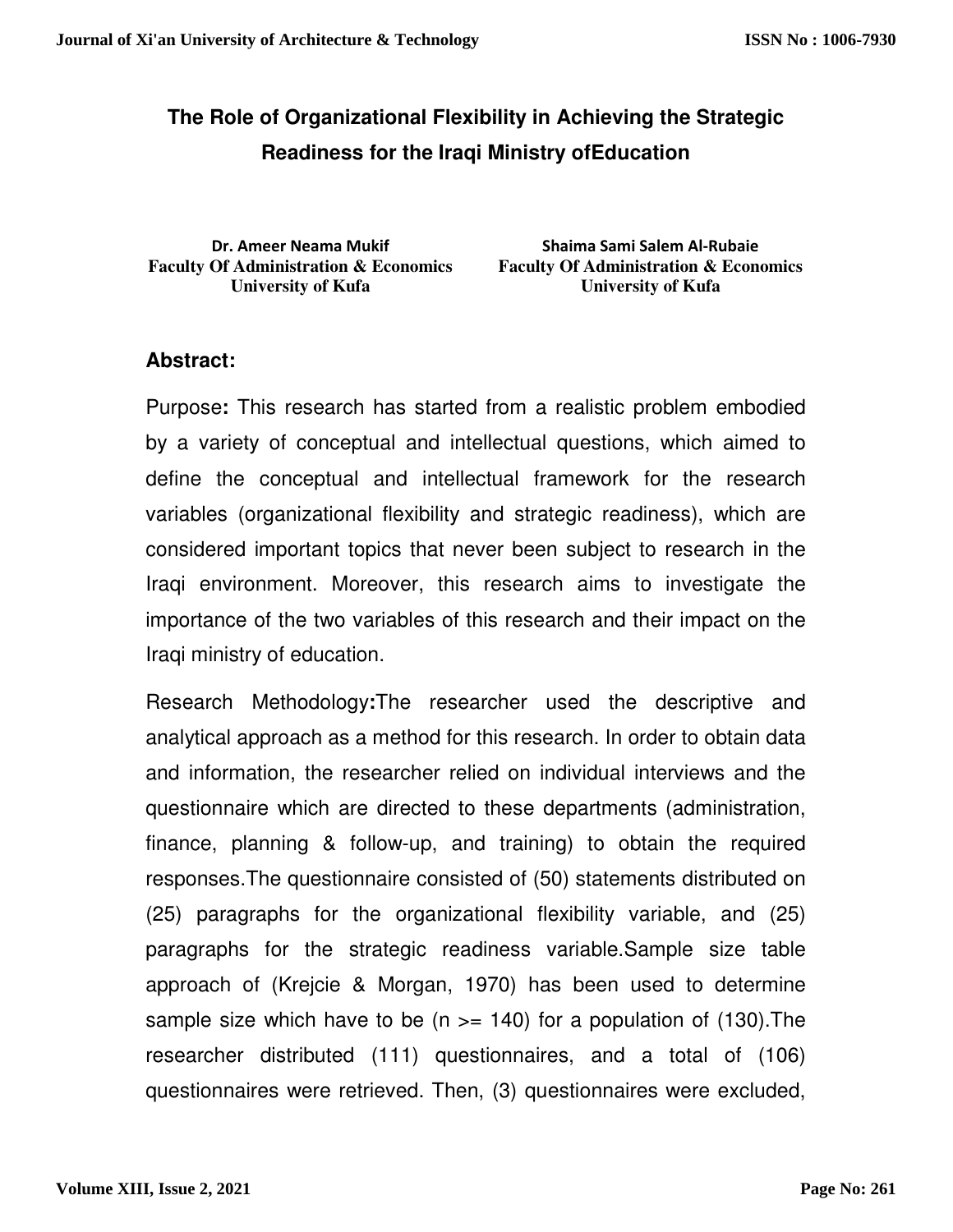which were not valid for statistical analysis, leaving (103) questionnaires that were actually used in statistical analysis.(SPSS) and (Microsoft Office Excel) were used to analyse data and to ensure the validity of the hypotheses, Correlation, and influence.

**Keywords:** Organizational flexibility, Strategic readiness, Iraqi ministry of education.

## **1- Introduction**

Different organizations, whether they are public or private, carry out their various activities in unstable dynamic environment as a result of the continuous mobility of all or some of its "social, economic, political, cultural, and technological factors". This will generate increasing difficulties facing these organizations and motivating them to reconsider their internal capabilities to prevent its increasing impacts and to increase their readiness to face them and produce the best possible results.

This is usually not done without organization's endeavour to adopt organizational cultures that encourage its workers to convey ideas between organizational corridors and use them in performing daily tasks and addressing the challenges and errors that may arise because of them,with the importance of adopting an effective leadership style that contributes in influencing employees continuously. Furthermore, it participates in encouraging them to carry on their work and accomplish it according to the guidance of the organization's senior management. As well as seeking to encourage workers to contribute in the completion of work and decision-making in order to ensure that the organization's management implements the decisions accurately and efficiently without any challenges. This is due to the workerswho are in charge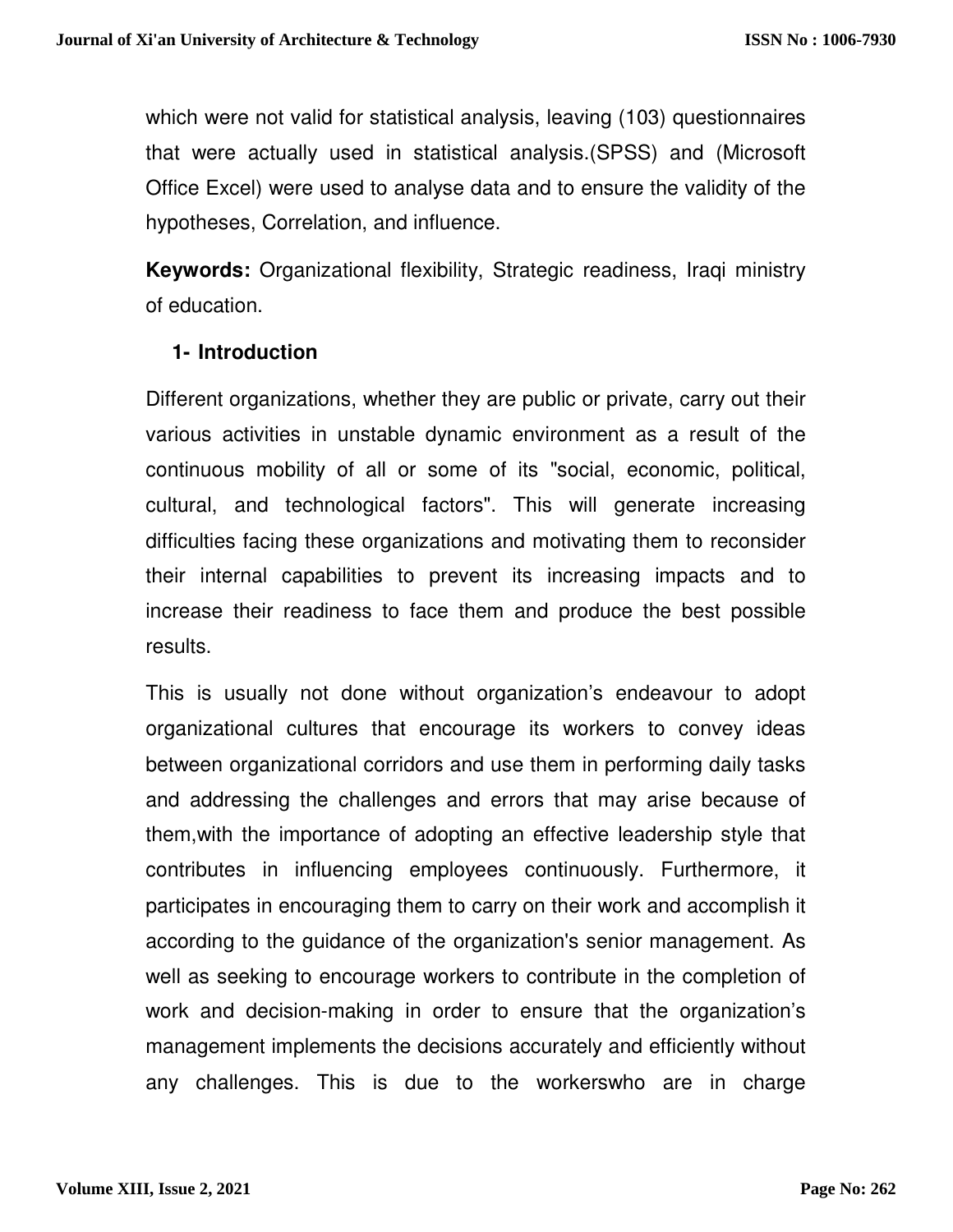ofimplementing the decisions have been already involved in the process of decision-making and thus they will feel the extent of their importance to the organization, which will push them towards implementing these Decisions,with attention to the significance of sharing organizational information and available knowledge between employees and different departments. As it plays a distinguished role in facilitating tasks and performance without any problems. Side by side with placing the right person in the right place, in other words, workers must be placed in jobs that suit their own capabilities, all of this falls under the name of strategic readiness, which must be based on strengths pointsprovided by organizational flexibility for organizations in general.

Organizational flexibility is considered as one of the variables that takes part in giving the organization the power that enhances its strategic readiness to face various challenges, and this does not happen without adopting administrative standards that the organization can use,for example, employing individuals who have superior capabilities that enable it to address external challenges throughgetting benefits from its strength. In addition to the availability of smooth management principles that support the organization's internal and external orientation. It is worth mentioning that the importance of using flexible organizational structure can be changed in a shorter period of time to decrease the external pressures which are usually difficult to predict or determine. Organizational flexibility is important for managing professional and organizational differentiation, and it gives employees a privilege to face any consequences of failure. Organizational flexibility makes the system free of biases and prejudices. What is more, it gives more importance to achieve the work in a perfect way. Besides the importance of focusing on the diversity, which reflects the variety of skills owned by the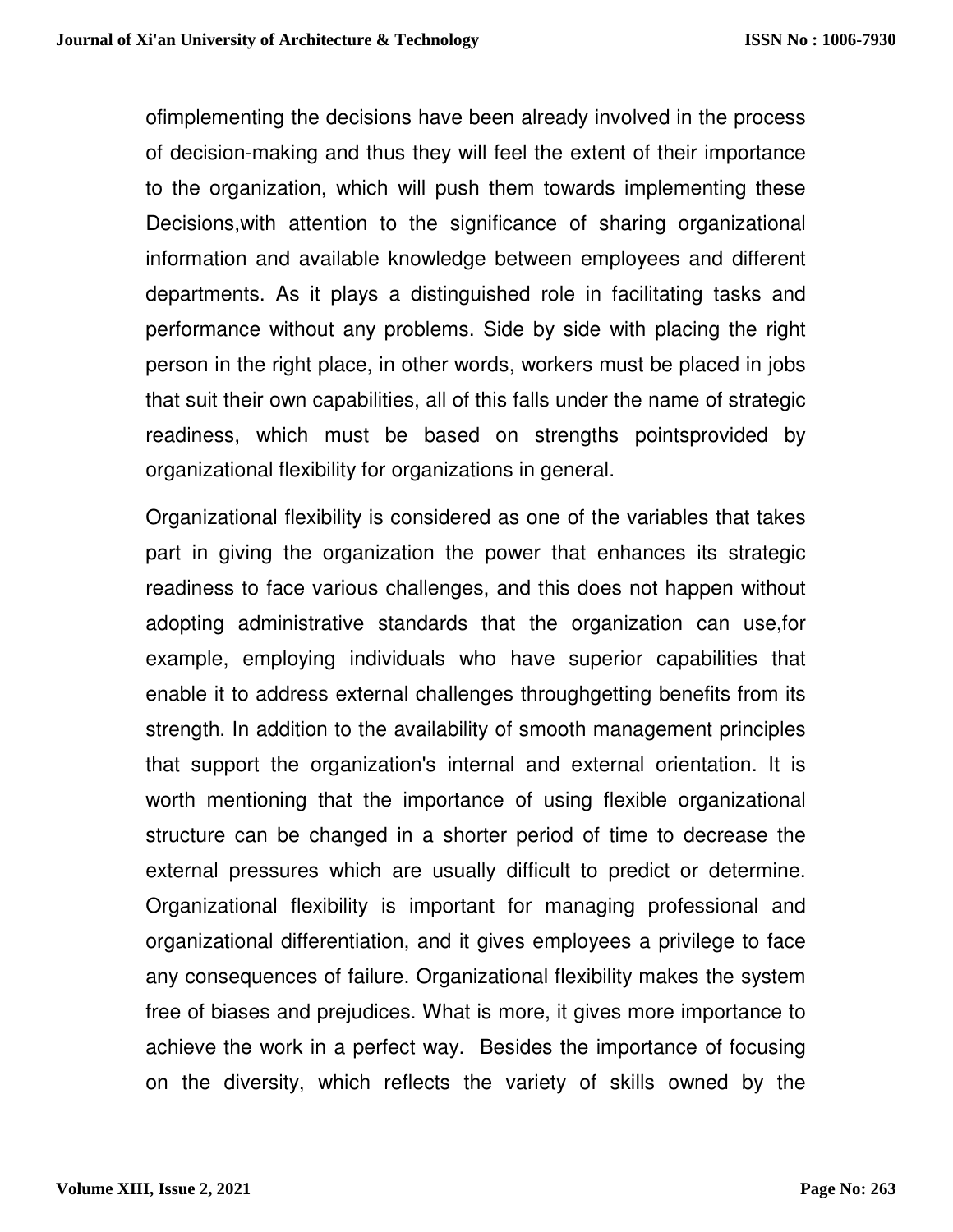employees, and their mutual relationships and their expectations, to make them feel that they are participants in the value chain and achieving future goals (Krishna & Manikandan, 2015).

The research started from a realistic problem embodied in a set of subquestions, the most important question was to identify the extent of the impact of organizational flexibility on strategic readiness. The importance of this research is determinedby the study of two variables that were not previously studied. What is more, there was no linkage study between them according to researcher'sknowledge. However, the core of the research objectives was to examine the correlation hypotheses between the research two variables and their dimensions, and to come up with conclusions and recommendations that develop and serve the work of the organization of current research.

#### **2. Literature review and hypotheses building**

## **2.1: Organizational flexibility and strategic readiness:**

The impact and reflection of organizational flexibility on the organizations are usually large especially in a world which quickly changing. Organizational flexibility had high ability to face urgent situations, in addition to the capability of adaptation with economic, social, political evolutions and its influence. The organization usually strive to achieve high efficiency that secure the surrounding environment which shape the biggest portion of competency environment if measured with those who cannot moving unless in a calm environment (Wuhan, 2006).

Here, personal characteristics of successful administrative leader appears, where work environment is considered as a basic constituentand its ability to understand the whole organization as a thorough system without misunderstanding in its concept. Moreover,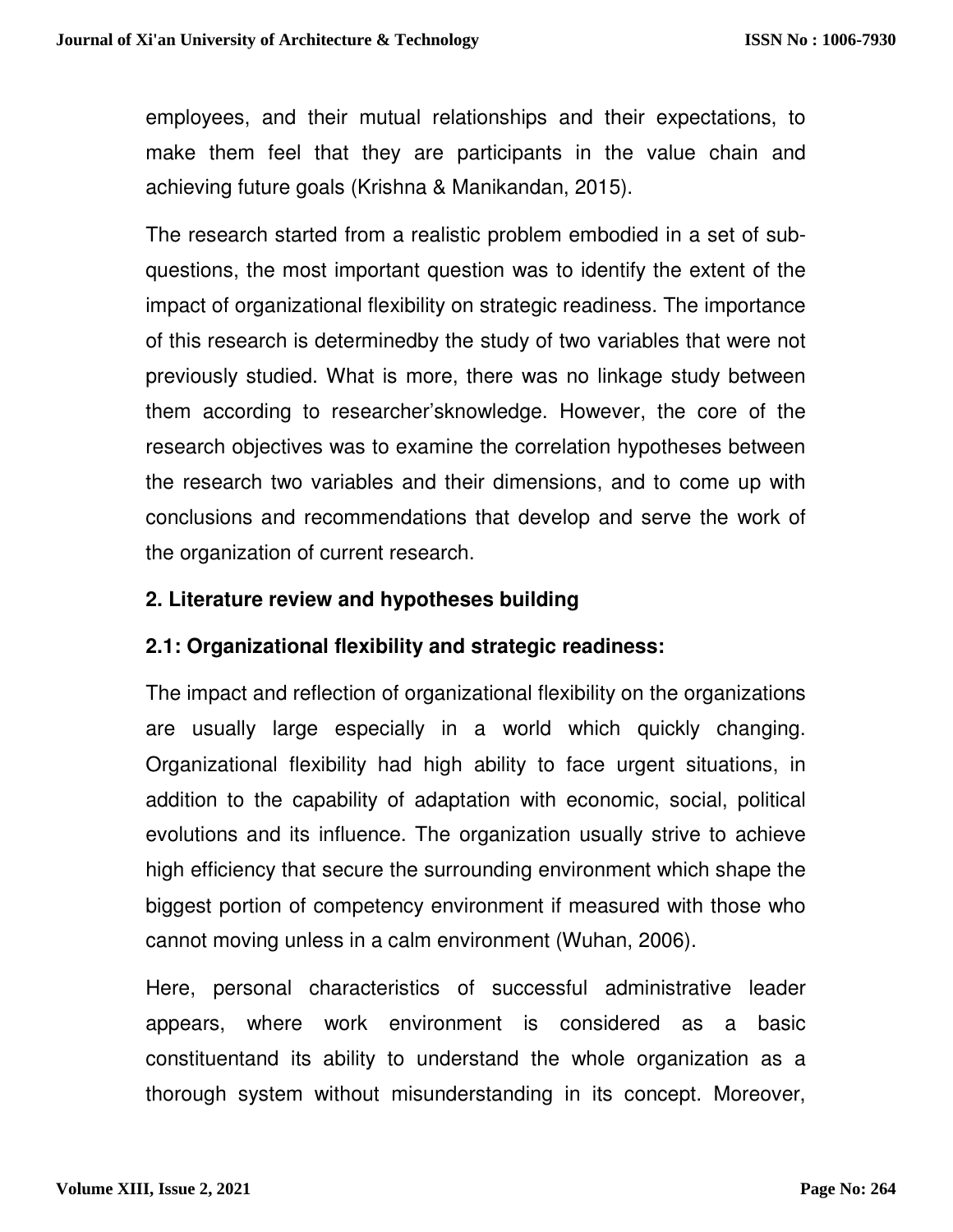with the logical thinking to face threatens and affective dealing with individuals whatever their differences or variance in their level inside or outside the organization. Strategic decisions must have high level of flexibility in order to adapt with variables. Also leaders have good listening skillsand get rid of being stubborn and insisting on incorrect opinions. That may lead to create a model of skilful individuals what their performance reflects on production quality. Furthermore, that leads to achieve the organization's goals which finally lead to create optimum environment built on the basement of respect, mutual trustiness, and accountability (Langley,et al,2009).The concept of flexibility used for the first time by (Stigler, 1939) who is correlated it with the changes in the price of one unit. Then, this concept has become a thorough concept in various organizations which targets avoiding changes impacts as a result of demand fluctuations that happens in the organization atmosphere (Dastmalehian, 2001). Since the beginning of the 21st century, researches on organizational flexibilityhave evolved tremendously.Organizational flexibility included many different topics. It can be considered as a comprehensive construction based on a broad idea that is used in a concentrated manner to include a group of diverse phenomena and interpret themto reduce its impact on the organization's survival in competition for the longest possible period and survive against competitors (Hirsch & Levin, 1999)

(Crino, et al., 2013) believed that organizational flexibility is a strategic choice to improve the organization's ability to control a turbulent environment and enable it to deal with various situations. This is because environmental changes usually bring strategic surprises. Thus, plans need to be reviewed continuously because the uncertainty limits the ability of future planning.Further, there are more and more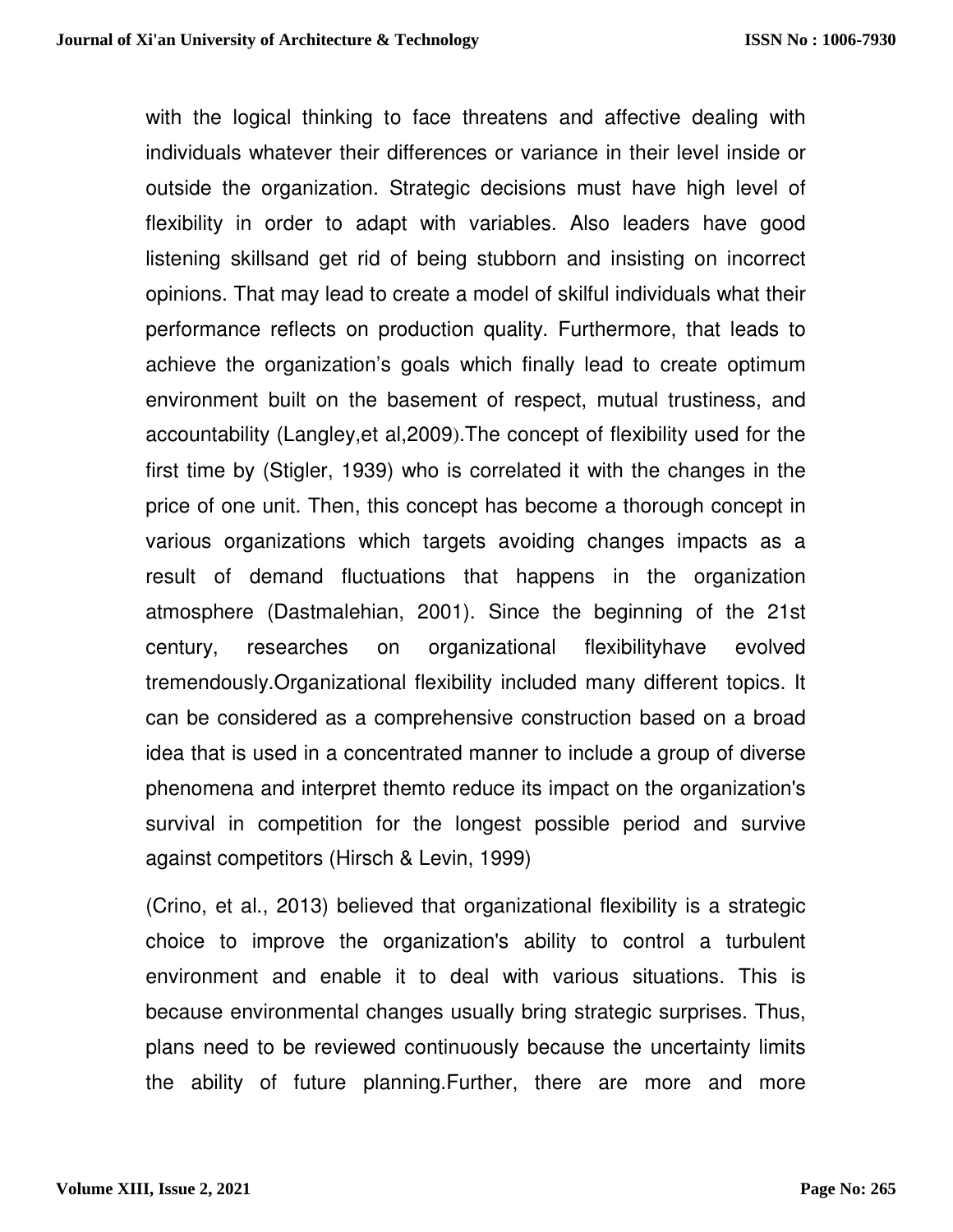environmental disruptions, so that organizations need more organizational flexibility because they are complementary to strategic planning, and they are unable to implement expectations, strategies and options. As the economy transforms into the post-industrial era, intangible assets (such as strategic readiness) gain importance over traditional resources (such as land and capital) in various organizations. Besides, strategic readiness is emerging today as one of the most common and important areas of inquiry in academic research and management practices. At the beginning of the twenty-first century, strategic readiness became more specialized in research and development functions. Now, it is rapidly transforming into various majors, including manufacturing, financial services, government and military organizations, and even non-governmental organizations (NGOs) (Brush et al., 2012). Increasingly, many researchers consider that organizations are knowledge-based foundations, where strategic readiness is an inevitable necessity. This is because it is related to reformulating strategic objectives. Nowadays, strategic readiness has rapidly become an integrated activity that organizations strive to employ properly. This is because they realize that competitiveness revolves around the effective employment of strategic readiness (Grover & Davenport, 2001).

In order to determine the dimensions of organizational flexibility, the researcher depended on (Uslu's, 2017) study which indicated five main dimensions: (administrative flexibility, organizational approaches flexibility, organizational business flexibility, organizational structure flexibility, organizational communications flexibility) which will be clarified below: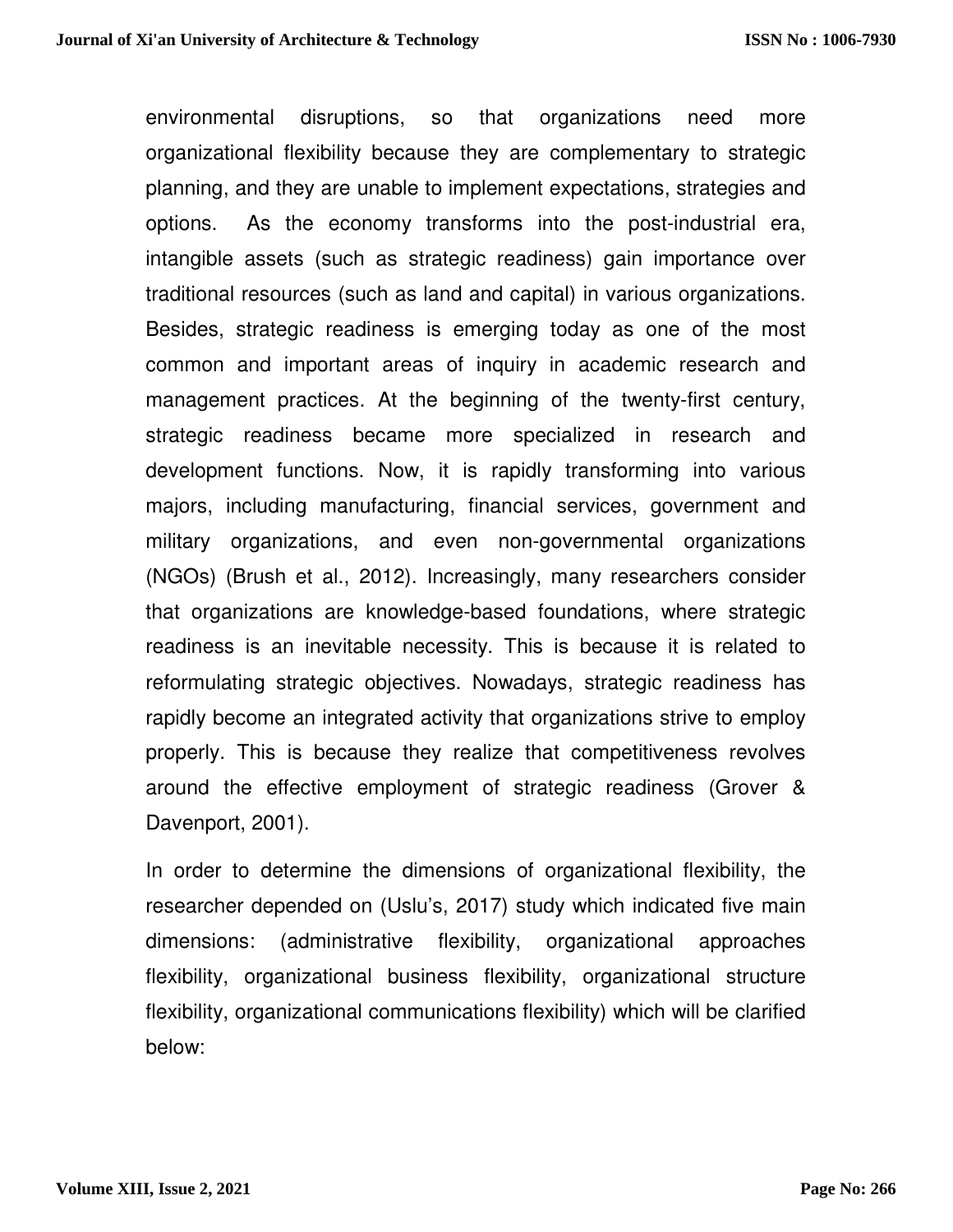## **2.2. Administrative flexibility:**

Administrative flexibility plays a supportive role for the work of contemporary organizations as it highlights the direction of departments towards adopting administrative norms that are easy to implement and develop. (Fellenz, 2000) believes that administrative flexibility is among the most prevalent concepts at the level of many organizational environments. This is due to its positive effects and reflectionon the individual, groups, and organizational levels.That would enhance the ability to confront complex situations in dynamic environments at the global level.According to (Townsend, et.al ,2007 ), the organizational culture first appeared in the 1970s and 1980s. It quickly became not only one of the most influential concepts, but also the most controversial in management research and practices. The concept has been interpreted very differently and there is a lack of consensus on a common definition of the term. Culture theorists have proposed a variety of definitions, started from accepted behavioral norms concepts and rituals, till shared values, ideologies, and beliefs.

## **2.3. Organizational approaches flexibility:**

It refers to the group of activities through which organizations learn (Dodgson, 1993). Moreover,(Fischer, et al.,1996)have pointed to framework of flexibility of organizational approaches that makes them productive organizations for these Knowledge too, just like many common organizations now in knowledge-based societies. There are many opinions about the concept of leadership whatever its stages and its nature. It is widely recognized that leadership is connected to various aspects of the organization. Therefore, it is difficult to define and give a unified concept of leadership. (Norton, 2004), perceives leadership as one of the most widely studied variables in the field of management, and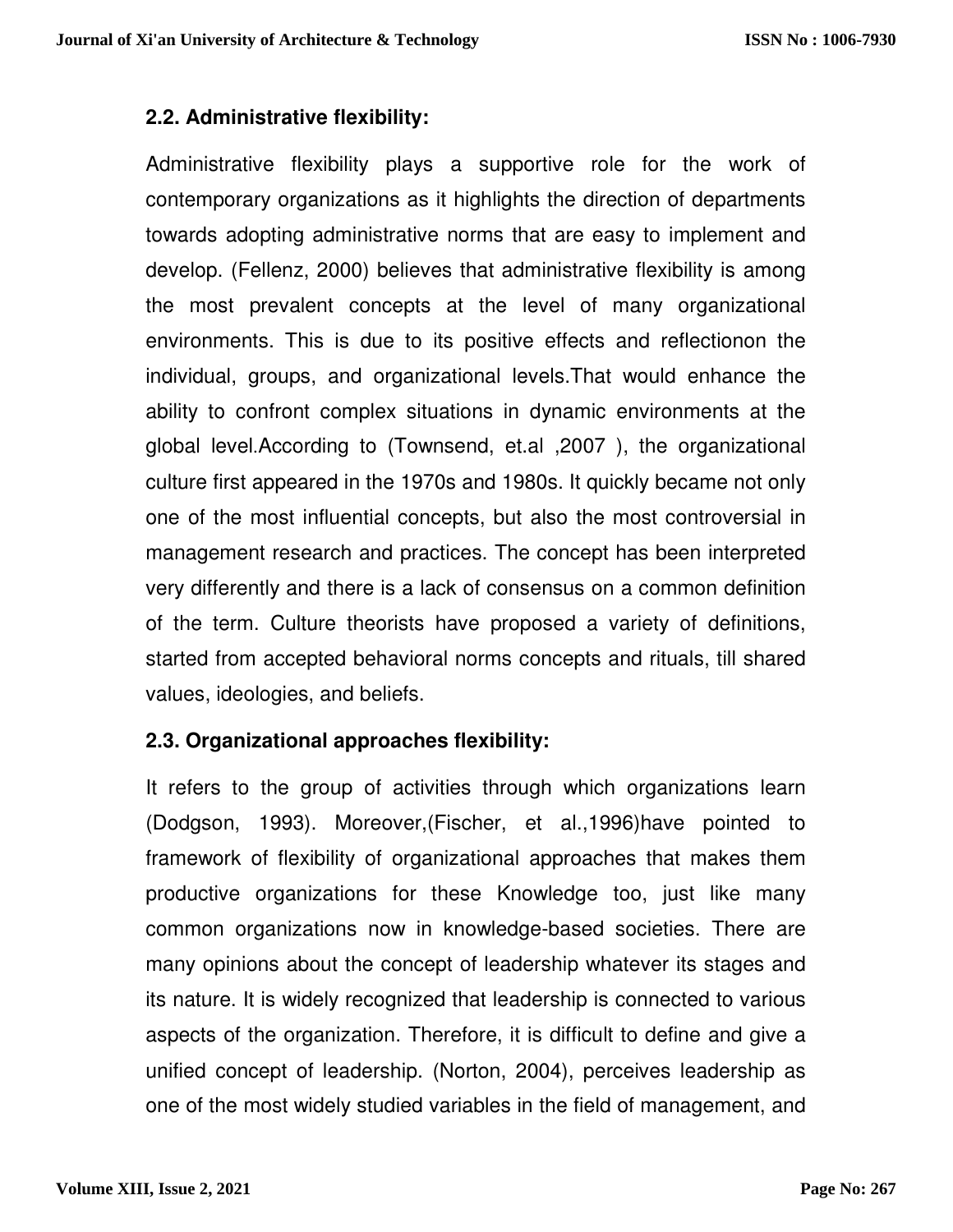it has many different concepts. While, (Park, et al., 2007) highlighted that the researchers used a metaphor of "trees begin to wilt from top to bottom", indicating the necessity of leadership to transform emerging threats and obstacles into opportunities. What is more, the researchers emphasized that creativity and innovation directly influence the maintenance of organizational competitiveness.

#### **2.4. Organizational business flexibility:**

The flexibility of organizational, administrative, and functionalbusinesses is considered as one of the elements of the administrative process. This topic has received increased attention from researchers in various organizations due to their belief in the role of organizing function, and how effective it is. The organizational business is the shape which collective efforts are put in to achieve a certain function or a purpose. It is also a process of determining the works that need to be done, and collect them with determine the necessary authority delegation to perform these businesses. Moreover, focusing on the correlations between these businessesto empower the organization to achieve its goals(Donnell & Koontz, 2000). The organizational business flexibility concerns in building an administrative structure to the individuals through identifying the necessary activities to achieve organization's targets and encourage these activities.(Kaplan & Norton, 2004), believe that strategic readiness contributes in facilitating the work of the human resources that the organization possesses in a way that enables it to enhance the process of creating and presenting value propositions to customers. Consequently, earn the necessary profits to achieve medium and long-term strategic goals.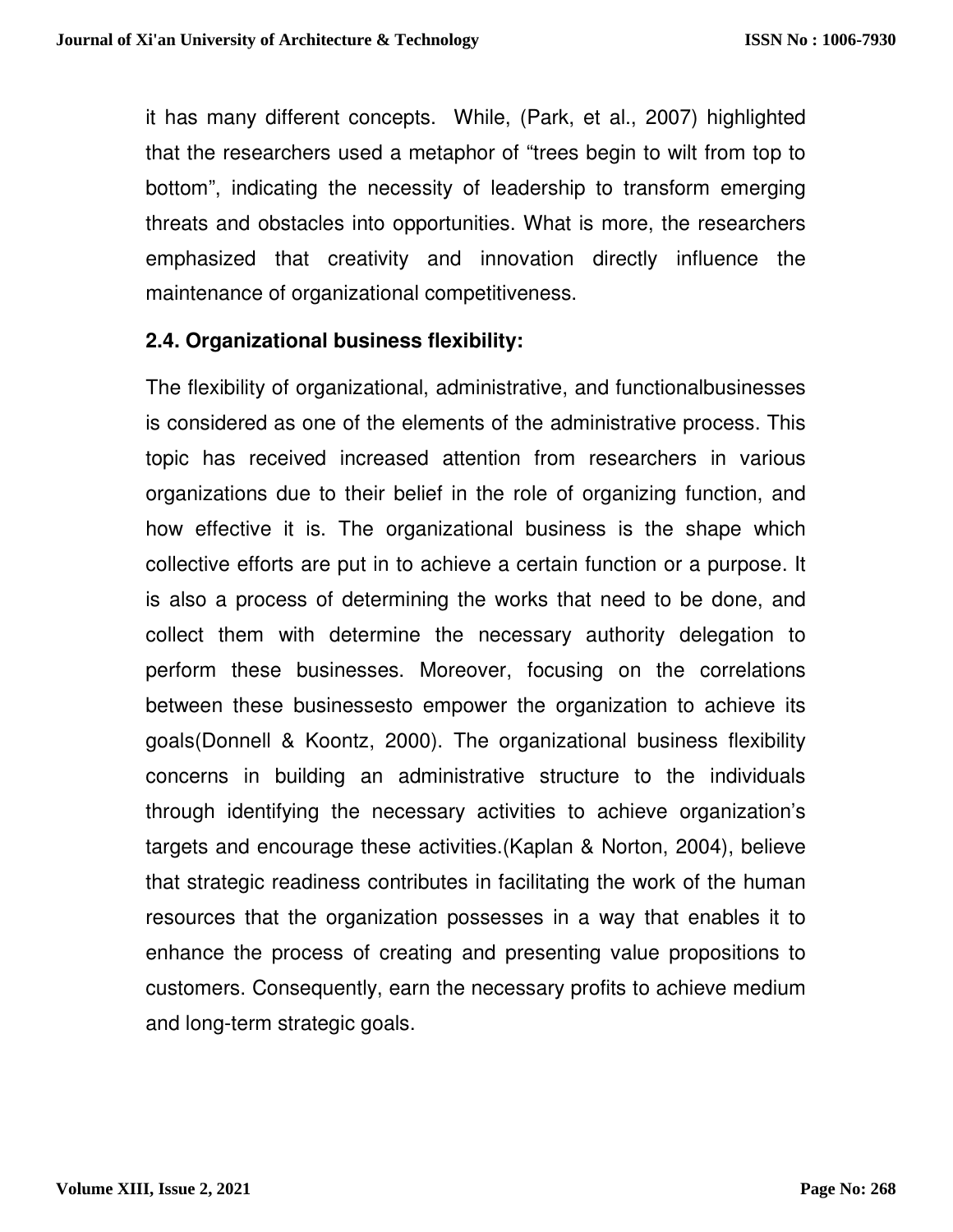## **2.5. Organizational structure flexibility:**

 The organizational structure is the result of several options that put by the organization in order to control resources and individuals. There are different structures that allow managers to control the resources in different ways (Jones, 1995). (Hellrigel,2004) stated that the organization's structure reflects or can be envisaged in the organizational map that represents an integrated set of activities and basic processes in the organization.Besides that, formal relations are designed and a number of administrative levels are determined. Information exchange is a key component that helps organizations to perform their tasks properly and improve its performance. (Wauchope, et al., 1992)believes that, through the relationships between units, the importance of using knowledge in completing projects might be seen. Even without inquiry, there must be an access to other sub-units which have valuable knowledge or can refer to another sources could do so.

#### **2.6. Organizational communications flexibility:**

(Rotation,1992), defined theability of communicative adaptation as "the ability to perceive interpersonal relationships and adapt one's behaviours and goals accordingly." While (Martin & Robin, 1994) pointed out that "a communicatively flexible person will realize that there are behavioural alternatives to any situation." Consequently, individuals who are flexible in communication must be aware of the need for flexibility and be prepared to adapt their surroundings. Teamwork expresses the work performed by a group of people who possess individual experience. They are in charge of individual decision-making, and they have a common goal. Also, they are those who meet together to communicate, share and unify opinions regarding the work mechanisms in order to make the plans that affect future decisions. (Varela & Mead, 2018)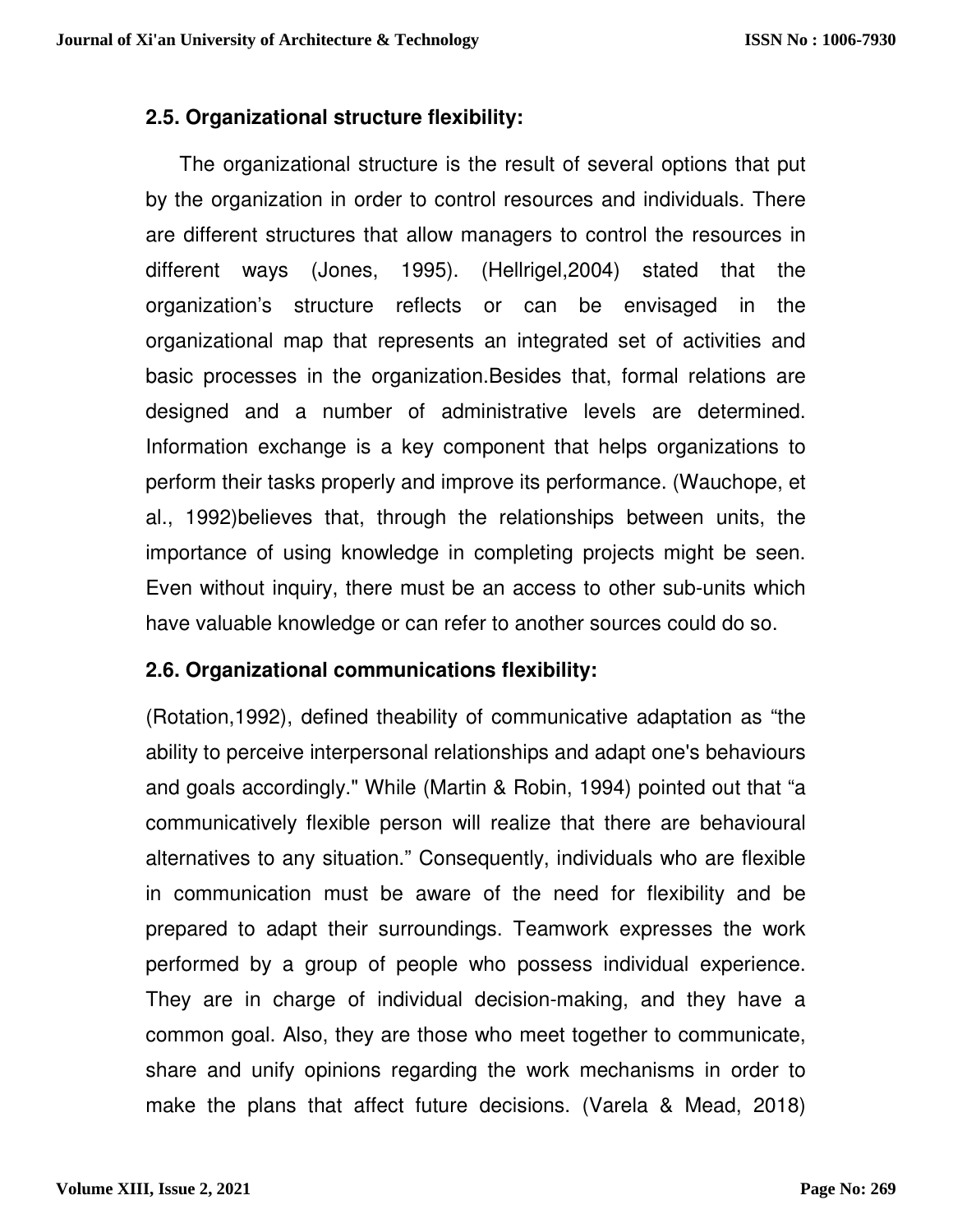demonstrated that teamwork refers to a group of two or more people who work together in the pursuit of a common goal. This common concept about the team shows three features that appear at the core of most perceptions of this dynamic variable:

(1) Goals denominators across members.

(2) Cooperation that arise from members' connectedness.

(3) Size, with taking into consideration at least two members. In orderto carry out the work properly by thestrategic readiness, it must be able to achieve compatibility between its design and: workers' capacities, work nature, and available technologies. (Farmer, et al.,1985) articulated that organizational compatibility consists of four interrelated components: (technology, structure, mission, and individuals). Moreover, many management theorists add the organizational culture as the fifth component which illustrates through the interrelated components that includes culture.

## **3- Hypotheses:**

## **3.1: Correlation hypotheses test:**

 This paragraph aims to test the correlation hypotheses between the main and sub-research variables in order to ensure their accuracy. This will be done according to the inclusion of this hypothesis in the research methodology, as follows:

# **-The first main hypothesis:**

This hypothesis assumed that there is a correlation between organizational flexibility and strategic readiness at the thorough level (seetable1).It is obvious that there is a correlation of (0.726\*\*) at the significance level of (0.000).Thus, the level of significanceachieved is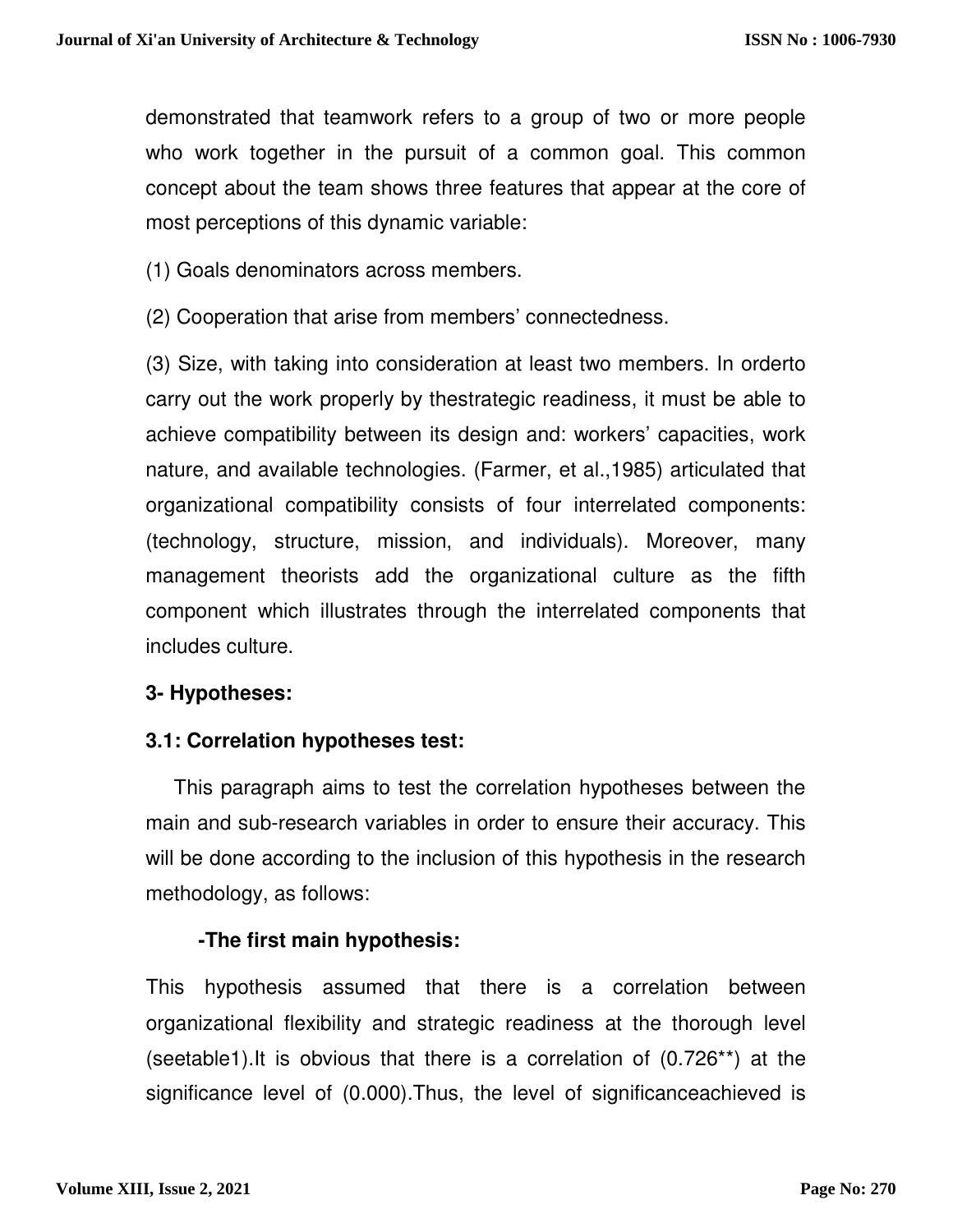less than the proposed level of significance which is (0.05). Therefore, this hypothesis is accepted at the research level.In other words,adopting organizational flexibility will improve the strategic readiness of the organization and enable its management and all the workers to achieve their goals, improve their operations and performance properly.

After testing the main correlation hypothesis, the researcher will test the following sub-hypotheses:

| <b>Stable variables</b>              |                               | Administrative | Organizational | Organizational  | Organizational | Organizational | Organizational     |
|--------------------------------------|-------------------------------|----------------|----------------|-----------------|----------------|----------------|--------------------|
|                                      |                               | flexibility    | Approaches     | <b>business</b> | structure      | communications | <b>Flexibility</b> |
|                                      |                               |                | flexibility    | flexibility     | flexibility    | flexibility    |                    |
| <b>Strategic</b><br><b>Readiness</b> | <b>Pearson</b><br>Correlation | $0.488**$      | $0.490**$      | $0.605**$       | $0.619**$      | $0.663**$      | $0.726**$          |
|                                      | $Sig. (2 -$<br>tailed)        | 0.000          | 0.000          | 0.000           | 0.000          | 0.000          | 0.000              |
|                                      | N                             | 103            | 103            | 103             | 103            | 103            | 103                |

**Table (1) values of correlation coefficients between research variables**

**Source: The researcher based on (Spss. V. 23), (n = 103)**

- A- There is a statistically significant correlation between managerial flexibility and strategic readiness at the totallevel.Furthermore, after reviewing the data in Table (1), a positive correlation of (0.488\*\*) is found with a significant level of (0.000). Due to the level of significance achieved is less than the level ofproposed level of significance (0.05), therefore, this hypothesis is accepted at research level.
- B- There is a statistically significance correlation between the organizational approach flexibility and strategic readiness at the total level. After reviewing the data of table (1), a clear positive correlation is seen (\*\*0,490) at a level of (0,000). Due to the achieved level of significance is below the suggested level of significance, then this hypothesis is accepted at this research level.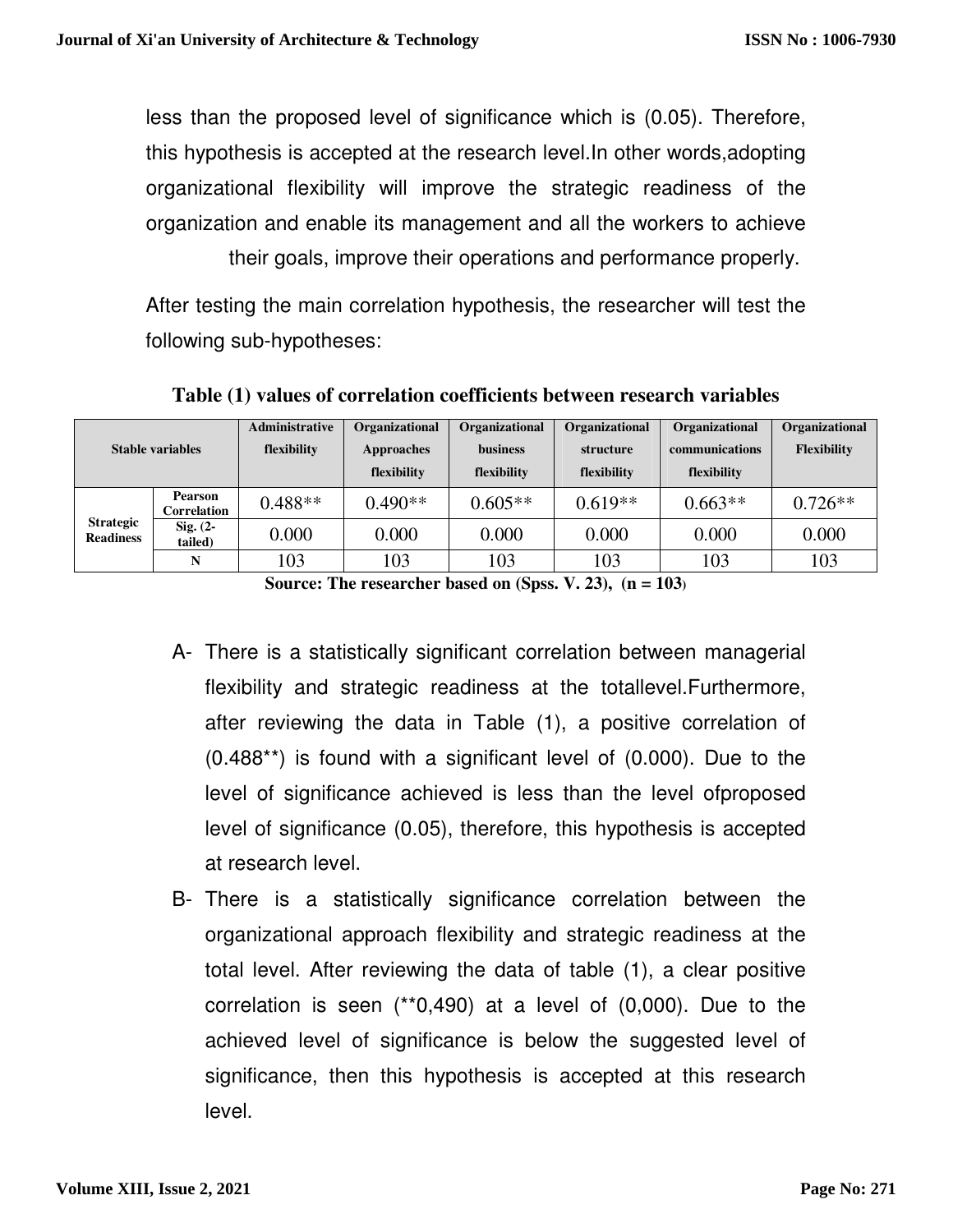- C- There is a statistically significant correlation between the organizational businesses flexibility and strategic readiness at the total level.Then, after reviewing the data in Table (1), the researcherreported a positive correlation of (0.605 \*\*) and it is significant at the level of (0.000). Therefore, it is clear that the level of achieved significance is less than the proposed level of significance which is (0.05). Consequently, this hypothesis is accepted at research level.
- D- There is a statistically significant correlation between the organizational structure flexibility and strategic readiness at the total level. By looking at the table (1), it is clear that a positive correlation of (0.619 \*\*) with a significant level of (0.000), can be seen regarding the organizational structure flexibility. Therefore, as long as the level of achieved significance is less than the suggested level of significance which is (0.05), this hypothesis will be accepted.
- E- There is a statistically significant correlation between the organizational communications flexibility and strategic readiness at the total level. Table (1) is shown a positive correlation of (0.663 \*\*) at the significant level of (0.000) regarding the organizational communications flexibility. This means that the level of achieved significance is also less than the suggested one which is (0.05). Therefore, this hypothesis is accepted as well.

#### **3.2- Influence hypotheses test:**

 This next paragraphs aim to test the hypotheses of influence between the main and sub-research variables in order to ensure their accuracy and this will be done according to the inclusion of this hypothesis in the research methodology, as follows: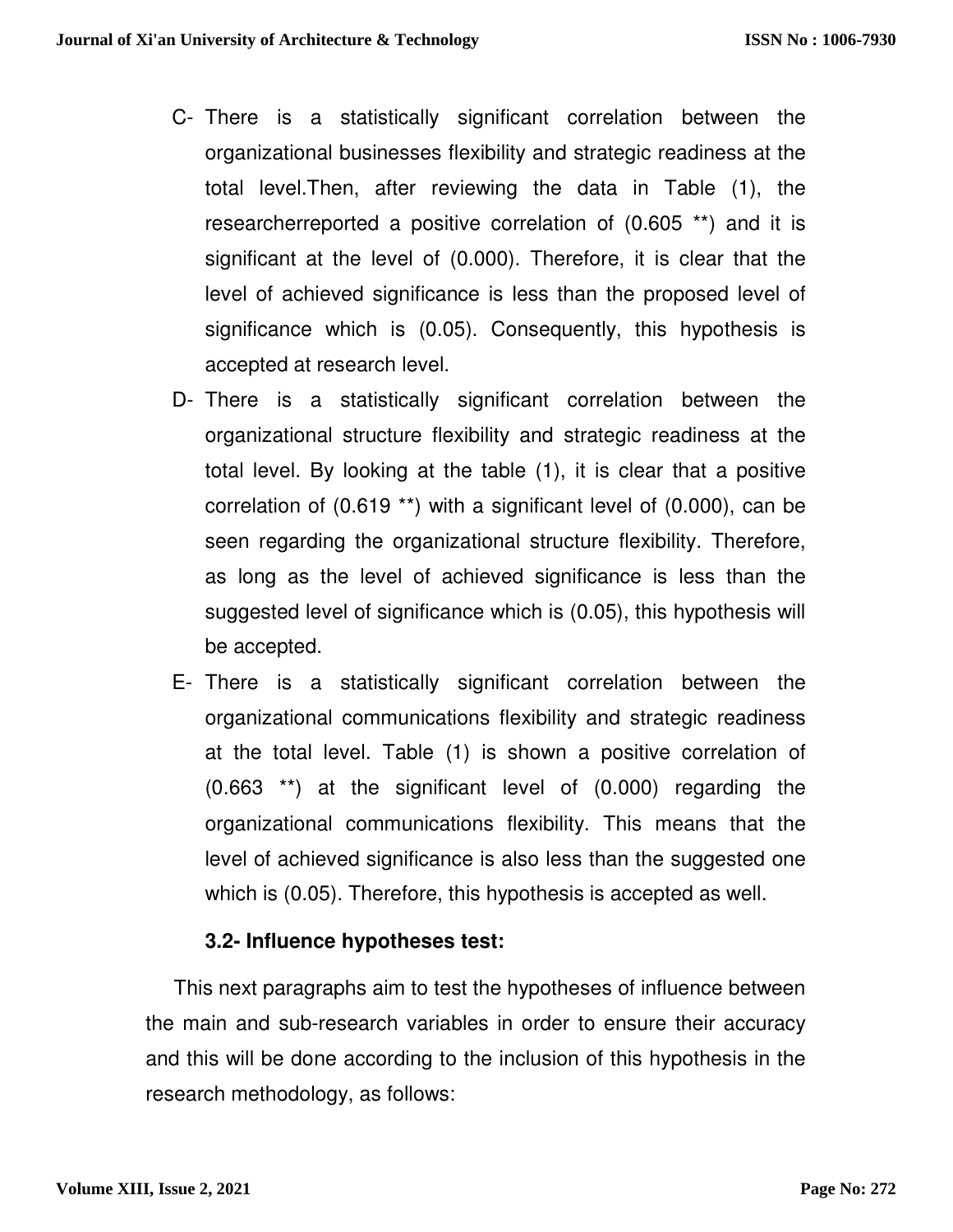**-The second main hypothesis**: The second main hypothesis of the research stated that there is an influence correlationof organizational flexibility variable on strategic readiness at the total level. See table (2):

|                               | <b>Unstandardized</b><br><b>Coefficients</b> |                      | o<br><b>Standardized</b><br><b>Coefficients</b> | T      | $\overline{ }$<br>Sig. | o<br>F  | Sig.               |
|-------------------------------|----------------------------------------------|----------------------|-------------------------------------------------|--------|------------------------|---------|--------------------|
| <b>Model</b>                  | B                                            | Std.<br><b>Error</b> | <b>Beta</b>                                     |        |                        |         |                    |
| stable                        | 1.21                                         | 0.215                |                                                 | 5.601  | 0.000                  |         |                    |
| <b>Strategic</b><br>readiness | 0.631                                        | 0.061                | 0.726                                           | 10.601 | 0.000                  | 112.439 | 0.000 <sup>b</sup> |

**Table (2) The values of impact factors for organizational flexibility in strategic readiness** 

**Source: The researcher based on (SPSS. V. 23) (N = 181)**

The table shows that there is a statistically significance correlation of  $(0.726)$  and  $(T=10.601)$  at the level of  $(0.000)$ . Due to the achieved level is less than the proposed level which is  $(0.05)$  with a value of  $(T>1.96)$ . Consequently, the second main hypothesis is accepted for this research. Moreover, the value of (F) was (112.439) at the level of (0.000) which means that the research model is correct. In other words, the independent variable of administrative flexibility is impacting on the dependent variable of strategic readiness. Finally, after completing current hypothesis test, sub-hypothesis will be discussed according to its order in this research.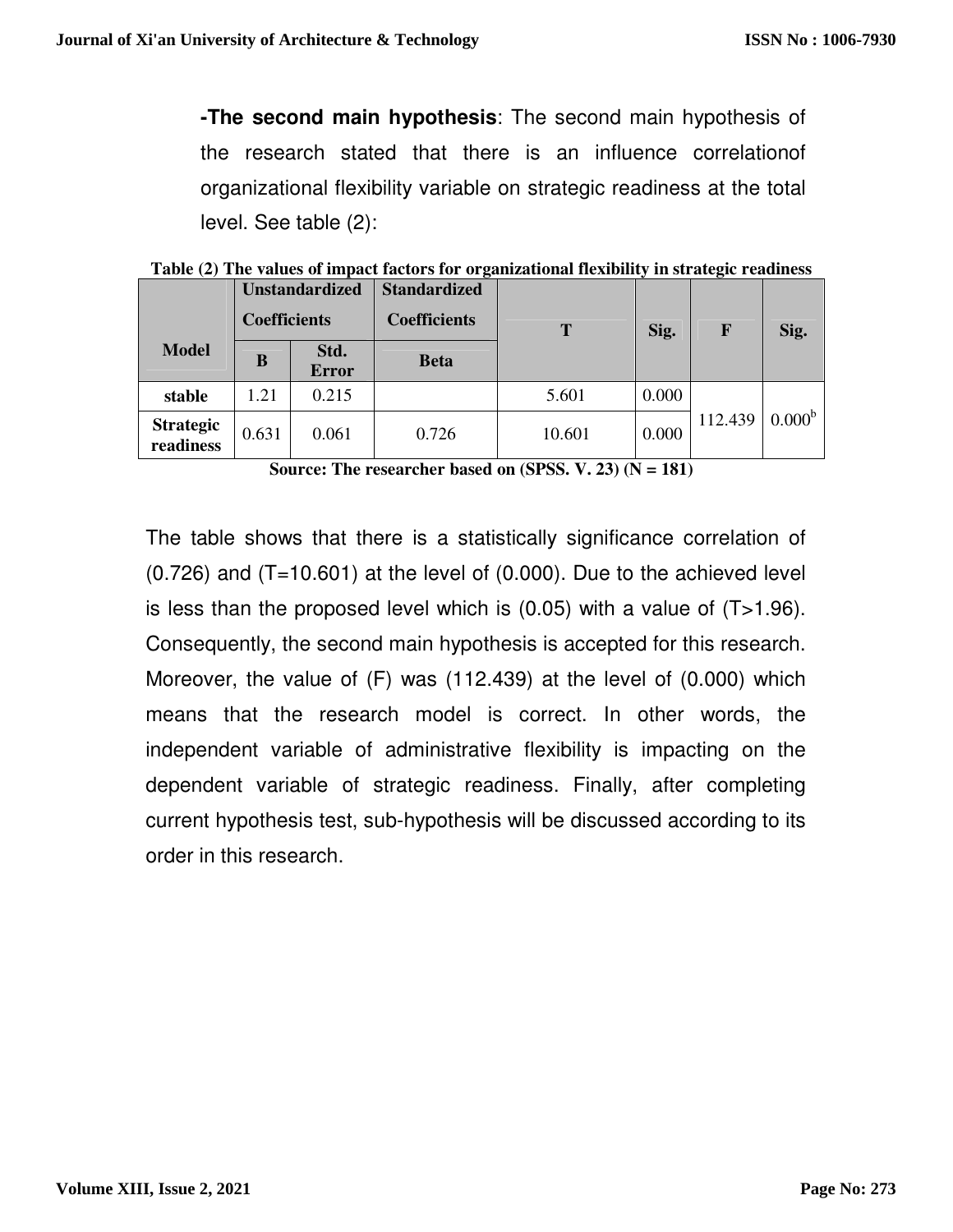|                            | <b>Unstandardized</b><br><b>Coefficients</b> |                      | <b>Standardized</b> |       |       |
|----------------------------|----------------------------------------------|----------------------|---------------------|-------|-------|
| <b>Model</b>               |                                              |                      | <b>Coefficients</b> | t.    | Sig.  |
|                            | <b>B.</b>                                    | Std.<br><b>Error</b> | <b>Beta</b>         |       |       |
| <b>Stable</b>              | 0.935                                        | 0.177                |                     | 5.279 | 0.000 |
| <b>Administrative</b>      | 0.010                                        | 0.082                | 0.011               |       |       |
| flexibility                |                                              |                      |                     | 0.110 | 0.910 |
| Organizational             |                                              |                      |                     |       |       |
| <b>Approaches</b>          | 0.030                                        | 0.071                | 0.047               | 0.480 | 0.630 |
| flexibility                |                                              |                      |                     |       |       |
| Organizational             |                                              |                      |                     |       |       |
| businesses flexibility     | 0.140                                        | 0.060                | 0.214               | 2.240 | 0.030 |
| Organizational             |                                              |                      |                     |       |       |
| structure flexibility      | 0.180                                        | 0.054                | 0.285               | 3.390 | 0.000 |
| Organizational             |                                              |                      |                     |       |       |
| communications flexibility | 0.250                                        | 0.061                | 0.360               | 4.040 | 0.000 |

Table (3) coefficients for the influence of organizational flexibility dimensions on strategic readiness

- A- There is a statistically significance correlation for the administrative flexibility in the strategic readiness at the total level. Also, after reviewing the data in table (3), it is clear that there is a positive correlation with a value of (0.011) and  $(T=0.110)$  at the level of  $(0.05)$  and a value of  $(T<1.96)$ . Therefore, this hypothesis is rejected for this research level.
- B- There is a statistically significance correlation for the organizational approaches flexibility in the strategic readiness at the total level. After reviewing the data in the abovetable, it is obvious that there is an impact correlation of (0.047) and a value of  $(T=0.480)$  at the level of  $(0.630)$ . Due to the achieved level is larger than the proposed level which is (0.05) with a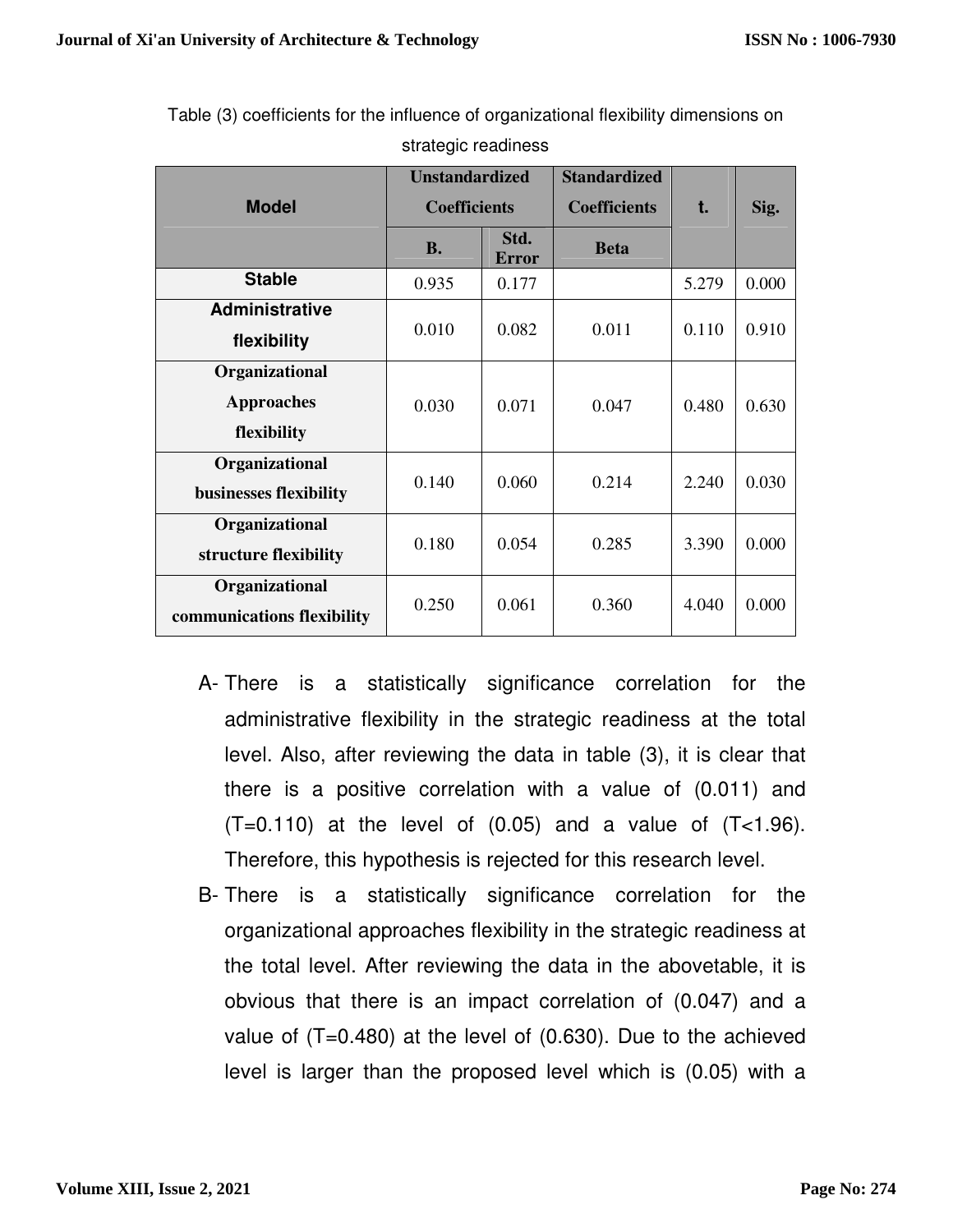value of (T>1.96). Consequently, this hypothesis is rejected for this research.

- C- Table (3) indicated a statistically significance correlation for the organizational businesses flexibility in the strategic readiness at the total level. After reviewing the data in the abovementioned table, it is obvious that there is an impact correlation of (0.214) and a value of (T=2.240) at the level of (0.030). Due to the achieved level is less than the proposed level which is (0.05) with a value of (T>1.96). Thus, this hypothesis is accepted for this research.
- D- There is a statistically significance correlation for the organizational structure flexibility in the strategic readiness at the total level. The above table shows a noticeable impact correlation of (0.285) and a value of (T=3.390) at the level of (0.000). Due to the achieved level is less than the proposed level which is (0.05) with a value of (T>1.96). Consequently, this hypothesis is accepted for this research.
- E- There is a statistically significance correlation for the organizational communications flexibility in the strategic readiness at the total level. Also, after reviewing the data in table (3), it is clear that there is a positive correlation of (0.360) with a value of  $(T= 4.040)$  at the level of  $(0.05)$  and a value of (T>1.96). Therefore, this hypothesis is accepted.

#### **4.Conclusion and discussion:**

The most important conclusions and discussion that revealed by this research are the following:

1. Organizational flexibility is an important subject that seek to give the organization the ability to face the changes which occur as a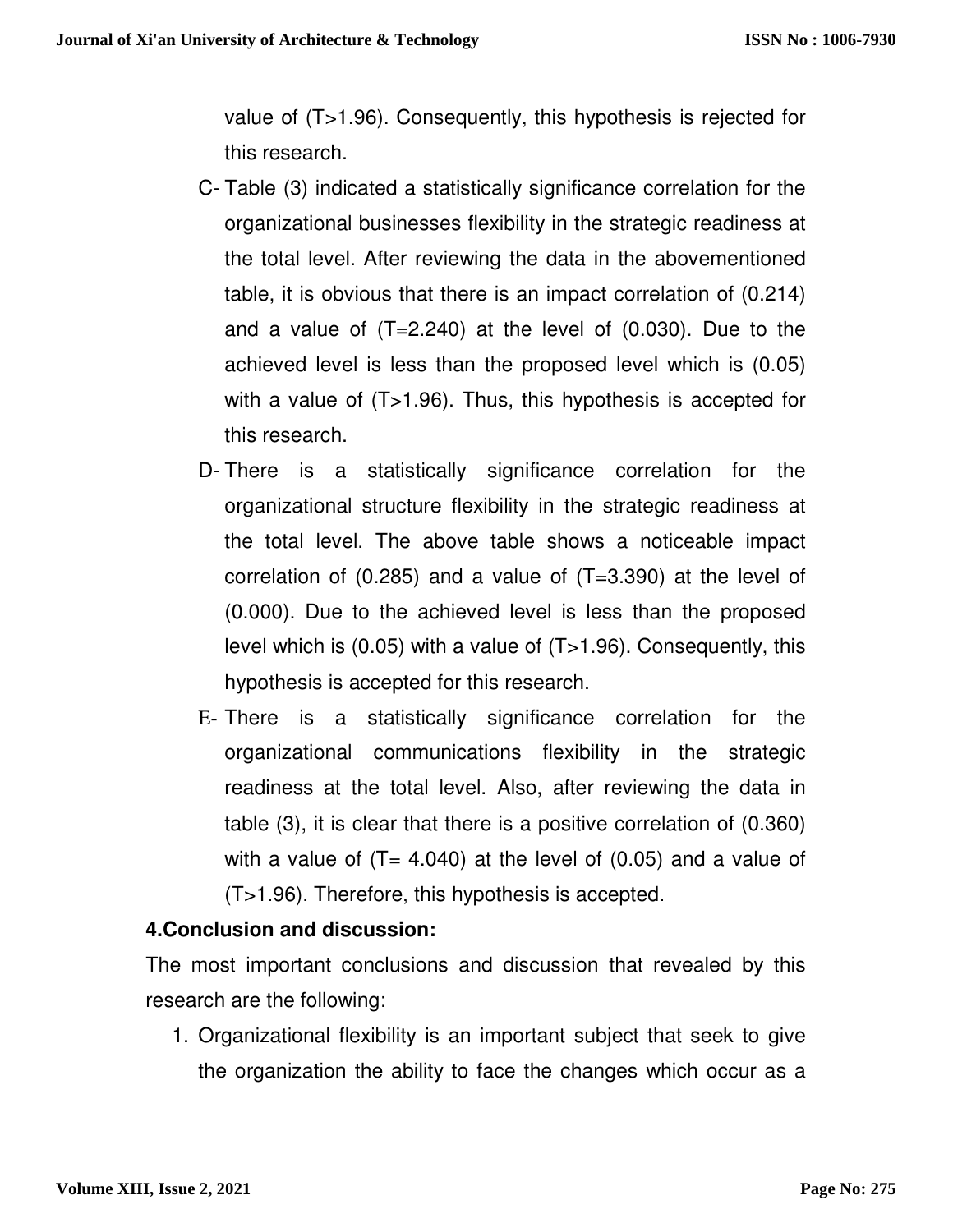result of the disturbances that represent increasing pressures on the organization.

- 2. Strategic readiness is a vital approach that helps senior management to prepare earlier.It based on scientific foundations, affected by the disturbances of external environment, in order to confront its instability, in a way that enables it to be more able to face challenges, through the strengths of the organization and its employees as well.
- 3. Properly employing organizational flexibility and its dimensions, because of its great importance in enhancing the ability of organizations to face external challenges with high efficiency.
- 4. Taking the advantages of strategic readiness, for its ability to make the organization more prepared to face the disturbances of the external environment, and to transfer it into opportunities that benefit different departments of the organization.

#### **References:**

- 1- Crino, M., Sacks, G., Dunford, E., Trieu, K., Webster, J., Vandevijvere, S.& Neal, B. (2018). Measuring the healthiness of the packaged food supply in Australia. Nutrients, 10(6), 702.
- 2- Dastmalchian, A., Javidan, M., & Alam, K. (2001). Effective leadership and culture in Iran: An empirical study. Applied Psychology, 50(4) 532- 558.
- 3- Farnese, M. L., & Livi, S. (2016). How reflexivity enhances organizational innovativeness: the mediation role of team support for innovation and individual commitment. Knowledge Management Research & Practice, 14(4), 525-536.
- 4- Farmer, J., Davis, B. R., Hickman-Brenner, F. W., McWhorter, A., Huntley-Carter, G. P., Asbury, M. A., & Fanning, G. R. (1985). Biochemical identification of new species and bio-groups of Enterobacteriaceae isolated from clinical specimens. Journal of clinical microbiology, 21(1), 46-76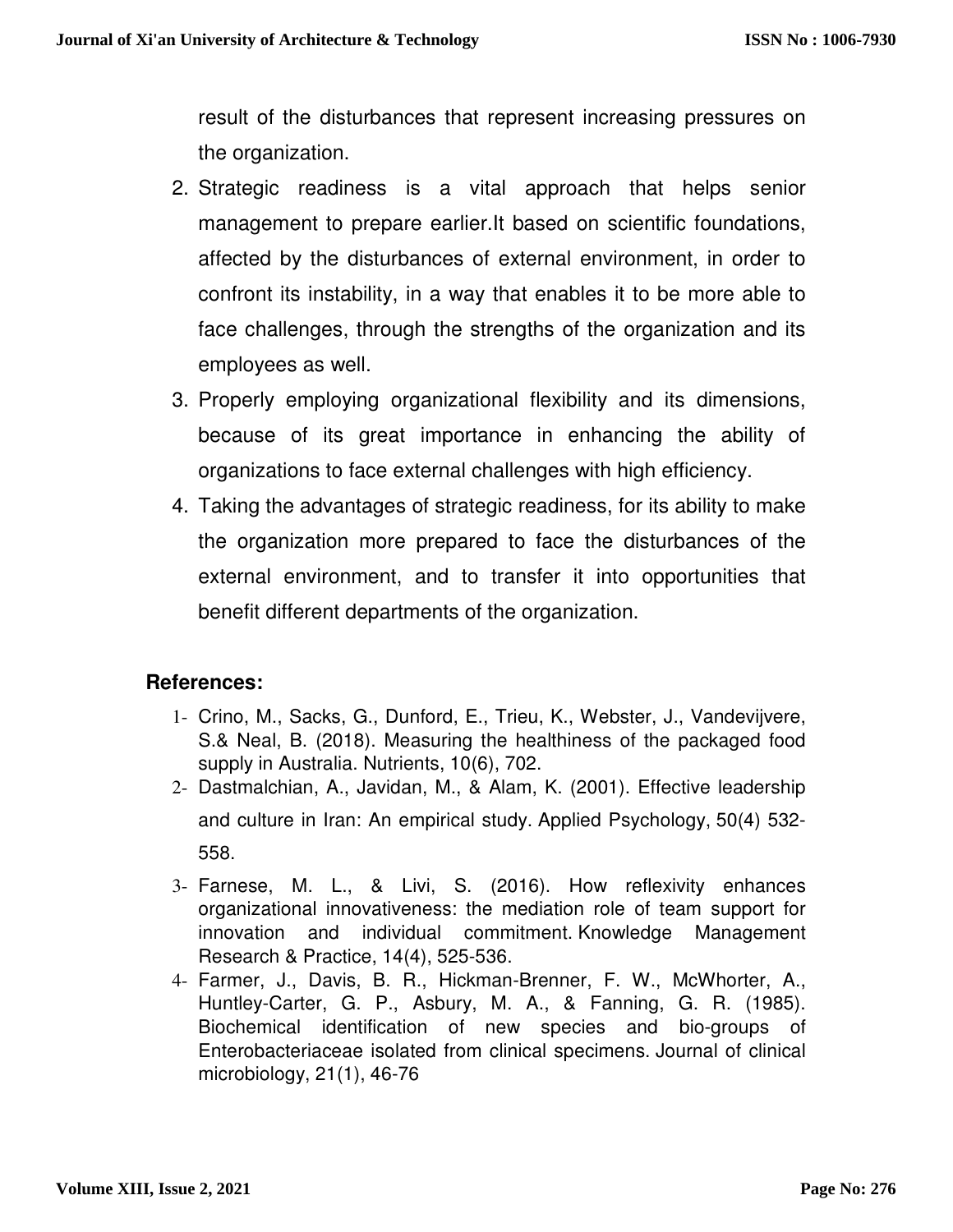- 5- Fischer, S. G., Cayanis, E., de Fatima Bonaldo, M., Bowcock, A. M., Deaven, L. L., Edelman, I. S., & Efstratiadis, A. (1996). A highresolution annotated physical map of the human chromosome 13q12-13 region containing the breast cancer susceptibility locus BRCA2. Proceedings of the National Academy of Sciences, 93(2), 690- 694
- 6- Langley, G. J., Moen, R. D., Nolan, K. M., Nolan, T. W., Norman, C. L., & Provost, L. P. (2009). The improvement guide: a practical approach to enhancing organizational performance. John Wiley & Sons.
- 7- Fellenz, W. A., Taylor, J. G., Cowie, R., Douglas-Cowie, E., Piat, F., Kollias, S.,& Apolloni, B. (2000, July). On emotion recognition of faces and of speech using neural networks, fuzzy logic and the ASSESS system. In Proceedings of the IEEE-INNS-ENNS International Joint Conference on Neural Networks. IJCNN 2000. Neural Computing: New Challenges and Perspectives for the New Millennium (Vol. 2, pp. 93- 98). IEEE.
- 8- Hirsch, P. M., & Levin, D. Z. (1999). Umbrella advocates versus validity police: A life-cycle model. Organization Science, 10(2), 199-212
- 9- Hellrigel, R. (2005). U.S. Patent Application No. 10/834,768:15
- 10- Hirsch, P. M., & Levin, D. Z. (1999). Umbrella advocates versus validity police: A life-cycle model. Organization Science, 10(2), 199-212
- 11- Jones, Renae Allison, 2005, So what is flexibility? toward a multi-level theory of organizational, group, and individual flexibility, Queensland University of Technology
- 12- Kaplan, R. S., Kaplan, R. E., Norton, D. P., Davenport, T. H., & Norton, D. P. (2004). Strategy maps: Converting intangible assets into tangible outcomes. Harvard Business Press.
- 13- Koontz, H., & O'DONNELL, C. (2000). Administration general. New Jersey: Medicines Prentice Hall.
- 14- Krishna, V. M., Prakash, G., & Manikandan, M. (2015). Congregating or Swerving?-Developmental trends and changing role of Indian Organizational flexibility along Globalization process. Procedia-Social and Behavioral Sciences, 189, 64-80
- 15- Matsas, V. J., Newson, T. P., Richardson, D. J., & Payne, D. N. (1992). Self-starting, passively mode-locked fibre ring soliton laser exploiting non-linear polarisation rotation. Electronics Letters, 28(15), 1391-1393.
- 16- Park, J. U., Hardy, M., Kang, S. J., Barton, K., Adair, K., kishore Mukhopadhyay, D,& Rogers, J. A. (2007). High-resolution electrohydrodynamic jet printing. Nature materials, 6(10), 782-789.
- 17- Reid, G., Sharma, S., Advikolanu, K., Tieszer, C., Martin, R. A., & Bruce, A. W. (1994). Effects of ciprofloxacin, norfloxacin, and ofloxacin on in vitro adhesion and survival of Pseudomonas aeruginosa AK1 on